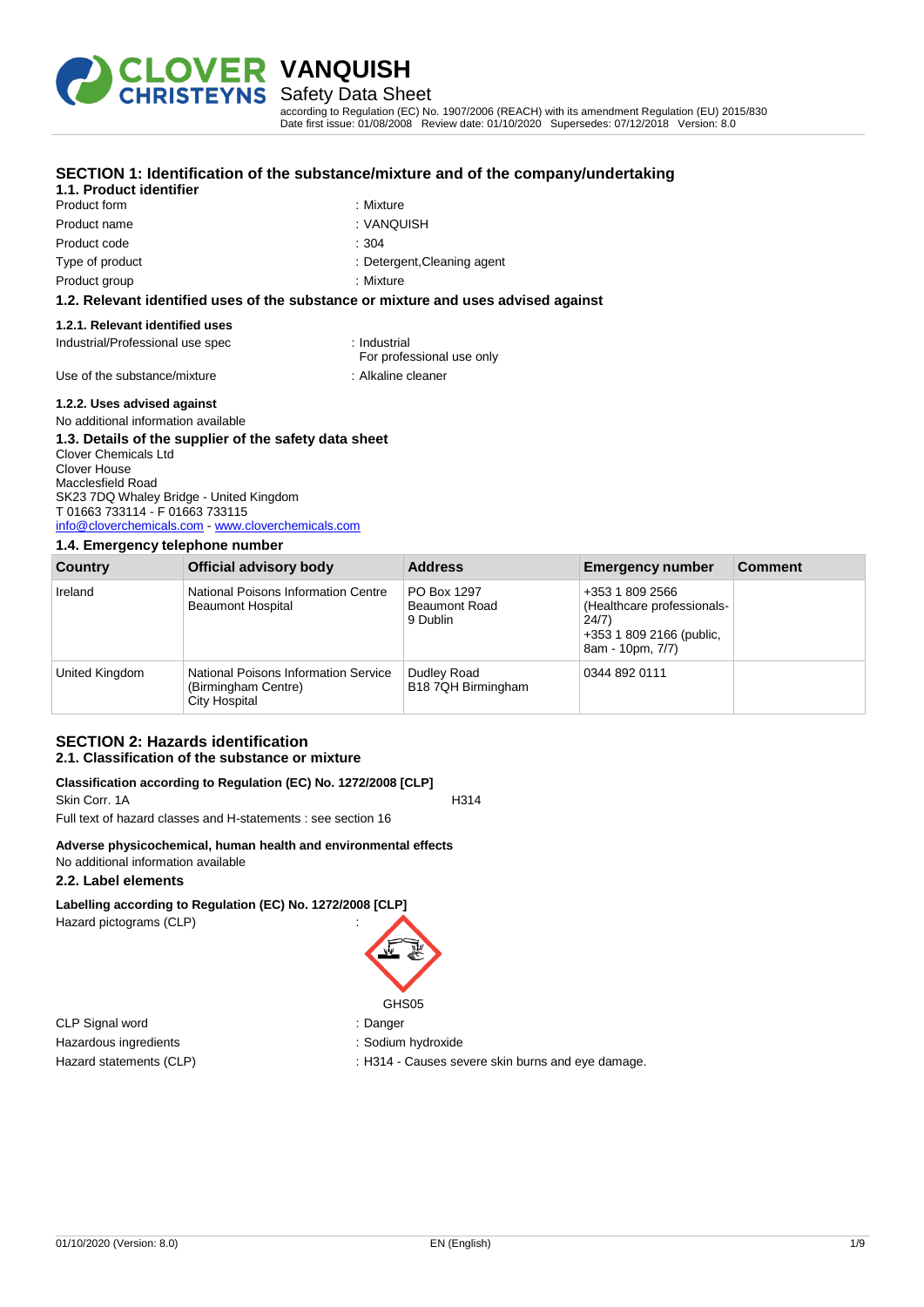# Safety Data Sheet

according to Regulation (EC) No. 1907/2006 (REACH) with its amendment Regulation (EU) 2015/830

| Precautionary statements (CLP) | : P102 - Keep out of reach of children.<br>P280 - Wear protective gloves, eve protection.<br>P264 - Wash hands thoroughly after handling.<br>P303+P361+P353 - IF ON SKIN (or hair): Take off immediately all contaminated clothing.<br>Rinse skin with water or shower.<br>P332+P313 - If skin irritation occurs: Get medical advice/attention.<br>P305+P351+P338 - IF IN EYES: Rinse cautiously with water for several minutes. Remove<br>contact lenses, if present and easy to do. Continue rinsing.<br>P337+P313 - If eye irritation persists: Get medical advice/attention.<br>P362 - Take off contaminated clothing. |
|--------------------------------|----------------------------------------------------------------------------------------------------------------------------------------------------------------------------------------------------------------------------------------------------------------------------------------------------------------------------------------------------------------------------------------------------------------------------------------------------------------------------------------------------------------------------------------------------------------------------------------------------------------------------|
|                                | P405 - Store locked up.                                                                                                                                                                                                                                                                                                                                                                                                                                                                                                                                                                                                    |

### **2.3. Other hazards**

This substance/mixture does not meet the PBT criteria of REACH regulation, annex XIII

This substance/mixture does not meet the vPvB criteria of REACH regulation, annex XIII

## **SECTION 3: Composition/information on ingredients**

# **3.1. Substances**

Not applicable **3.2. Mixtures**

| <b>Name</b>                                                                 | <b>Product identifier</b>                                                                                | $\%$      | <b>Classification according to</b><br><b>Regulation (EC) No.</b><br>1272/2008 [CLP]                                      |
|-----------------------------------------------------------------------------|----------------------------------------------------------------------------------------------------------|-----------|--------------------------------------------------------------------------------------------------------------------------|
| Sodium hydroxide                                                            | (CAS-no) 1310-73-2<br>(Einecs nr) 215-185-5<br>(EG annex nr) 011-002-00-6<br>(REACH-no) 01-2119457892-27 | $10 - 30$ | Skin Corr. 1A, H314<br>Eye Dam. 1, H318<br>Met. Corr. 1, H290                                                            |
| Amines, C12-14 (even numbered) alkyldimethyl, N-<br>oxides.                 | (CAS-no) 308062-28-4<br>(Einecs nr) 931-292-6<br>(REACH-no) 01-2119490061-47                             | $1 - 3$   | Acute Tox. 4 (Oral), H302<br>Skin Irrit. 2, H315<br>Eye Dam. 1, H318<br>Aquatic Acute 1, H400<br>Aquatic Chronic 2, H411 |
| Beta-alanine, N-(2-carboxyethyl)-, N-coco alykyl<br>derivs., disodium salts | (CAS-no) 90170-43-7<br>(Einecs nr) 290-476-8<br>(REACH-no) 01-2119976233-35                              | $1 - 3$   | Eye Irrit. 2, H319                                                                                                       |
| Alcohols, ethoxylated, sulfates, sodium salts                               | (CAS-no) 68891-38-3<br>(Einecs nr) 500-234-8<br>(REACH-no) 01-2119488639-16                              | $1 - 3$   | Skin Irrit. 2, H315<br>Eye Dam. 1, H318<br>Aquatic Chronic 3, H412                                                       |

## **Specific concentration limits:**

| <b>Name</b>                                   | <b>Product identifier</b>                                                                                | <b>Specific concentration limits</b>                                                                                    |
|-----------------------------------------------|----------------------------------------------------------------------------------------------------------|-------------------------------------------------------------------------------------------------------------------------|
| Sodium hydroxide                              | (CAS-no) 1310-73-2<br>(Einecs nr) 215-185-5<br>(EG annex nr) 011-002-00-6<br>(REACH-no) 01-2119457892-27 | $(0.5 \leq C < 2)$ Skin Irrit. 2, H315<br>$(2 \le C < 5)$ Skin Corr. 1B, H314<br>$(5 \leq C < 100)$ Skin Corr. 1A, H314 |
| Alcohols, ethoxylated, sulfates, sodium salts | (CAS-no) 68891-38-3<br>(Einecs nr) 500-234-8<br>(REACH-no) 01-2119488639-16                              | $(5 \leq C < 10)$ Eye Irrit. 2, H319<br>$(10 \leq C < 100)$ Eye Dam. 1, H318                                            |

Full text of H-statements: see section 16

| <b>SECTION 4: First aid measures</b> |                                        |
|--------------------------------------|----------------------------------------|
|                                      | 4.1. Description of first aid measures |

| General advice                                                   | : Never give anything by mouth to an unconscious person. If you feel unwell, seek medical<br>advice (show the label where possible).                               |
|------------------------------------------------------------------|--------------------------------------------------------------------------------------------------------------------------------------------------------------------|
| Inhalation                                                       | : Remove person to fresh air and keep comfortable for breathing. Immediately call a<br>POISON CENTER/doctor.                                                       |
| Skin contact                                                     | : Take off immediately all contaminated clothing. Rinse skin with water/shower. Immediately<br>call a POISON CENTER/doctor.                                        |
| Eye contact                                                      | : Rinse cautiously with water for several minutes. Remove contact lenses, if present and<br>easy to do. Continue rinsing. Immediately call a POISON CENTER/doctor. |
| Ingestion                                                        | : Rinse mouth. Do NOT induce vomiting. Immediately call a POISON CENTER/doctor.                                                                                    |
| 4.2. Most important symptoms and effects, both acute and delayed |                                                                                                                                                                    |
| Symptoms/effects                                                 | : Causes severe skin burns and eye damage.                                                                                                                         |
| Acute effects inhalation                                         | : May cause shortness of breath, tightness of the chest, a sore throat and cough.                                                                                  |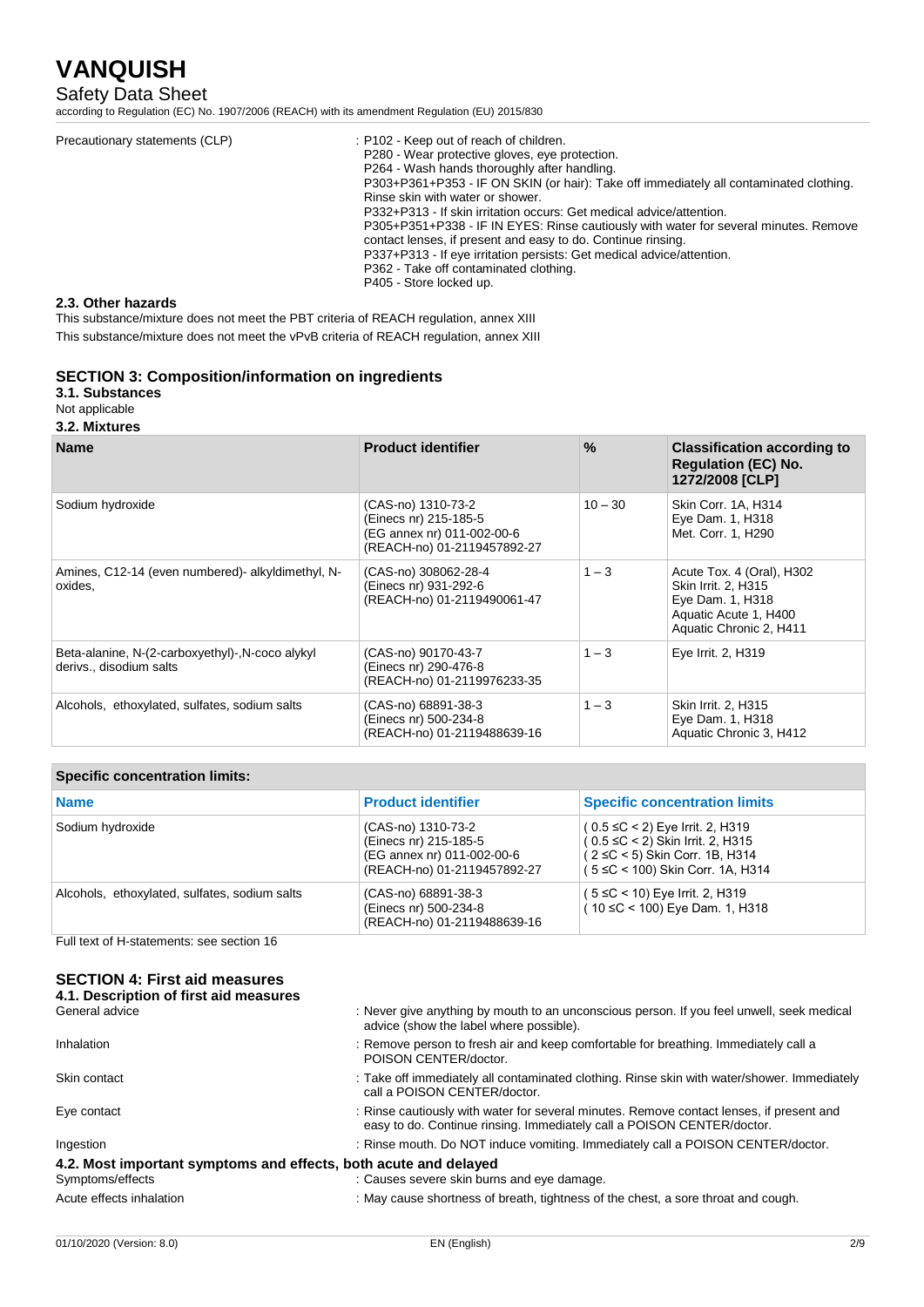# Safety Data Sheet

according to Regulation (EC) No. 1907/2006 (REACH) with its amendment Regulation (EU) 2015/830

| Acute effects skin                                                              | : Causes severe burns.                                                                                            |  |
|---------------------------------------------------------------------------------|-------------------------------------------------------------------------------------------------------------------|--|
| Acute effects eyes                                                              | : Causes serious eye damage. Causes serious eye burns.                                                            |  |
| Acute effects oral route                                                        | : Abdominal pain, nausea. Burns or irritation of the linings of the mouth, throat, and<br>gastrointestinal tract. |  |
| 4.3. Indication of any immediate medical attention and special treatment needed |                                                                                                                   |  |

No additional information available

|  | <b>SECTION 5: Firefighting measures</b> |  |
|--|-----------------------------------------|--|
|--|-----------------------------------------|--|

| 5.1. Extinguishing media<br>Suitable extinguishing media                                                       | : Water.                                                                                                                                                                 |
|----------------------------------------------------------------------------------------------------------------|--------------------------------------------------------------------------------------------------------------------------------------------------------------------------|
| 5.2. Special hazards arising from the substance or mixture<br>Hazardous decomposition products in case of fire | : Corrosive vapours.                                                                                                                                                     |
| 5.3. Advice for firefighters                                                                                   |                                                                                                                                                                          |
| Firefighting instructions                                                                                      | : Use water spray or fog for cooling exposed containers. Exercise caution when fighting any<br>chemical fire. Prevent fire fighting water from entering the environment. |
| Protection during firefighting                                                                                 | : Do not enter fire area without proper protective equipment, including respiratory protection.                                                                          |

#### **SECTION 6: Accidental release measures 6.1. Personal precautions, protective equipment and emergency procedures**

**6.1.1. For non-emergency personnel** Emergency procedures **in the entity of the Contract Execuate** unnecessary personnel. **6.1.2. For emergency responders** Protective equipment **in the contract of the CO** is Equip cleanup crew with proper protection. Emergency procedures in the set of the set of the Senate Senate area.

# **6.2. Environmental precautions**

Prevent entry to sewers and public waters. Notify authorities if liquid enters sewers or public waters.

### **6.3. Methods and material for containment and cleaning up**

Methods for cleaning up : Soak up spills with inert solids, such as clay or diatomaceous earth as soon as possible. Collect spillage. Store away from other materials.

#### **6.4. Reference to other sections**

See Heading 8. Exposure controls and personal protection.

#### **SECTION 7: Handling and storage 7.1. Precautions for safe handling** : Wash hands and other exposed areas with mild soap and water before eating, drinking or smoking and when leaving work. Provide good ventilation in process area to prevent formation of vapour. Do not breathe dust/fume/gas/mist/vapours/spray. Avoid contact during pregnancy/while nursing. Hygiene measures **in the state of the state of the state of the state of the state of the state of the state of t 7.2. Conditions for safe storage, including any incompatibilities** . Comply with applicable regulations. Storage conditions  $\qquad \qquad$ : Keep container tightly closed.

Incompatible products in the state of the strong acids. Packaging materials **Packaging materials** : polyethylene. stainless steel.

## **7.3. Specific end use(s)**

No additional information available

# **SECTION 8: Exposure controls/personal protection**

| <b>SECTION 8: Exposure controls/personal protection</b><br>8.1. Control parameters |                                       |     |
|------------------------------------------------------------------------------------|---------------------------------------|-----|
| Sodium hydroxide (1310-73-2)<br><b>Ireland - Occupational Exposure Limits</b>      |                                       |     |
|                                                                                    |                                       |     |
| OEL (15 min ref) (mg/m3)                                                           | $2 \text{ mg/m}^3$                    |     |
| Regulatory reference                                                               | Chemical Agents Code of Practice 2020 |     |
| <b>United Kingdom - Occupational Exposure Limits</b>                               |                                       |     |
| Local name                                                                         | Sodium hydroxide                      |     |
| WEL STEL (mg/m <sup>3</sup> )                                                      | $2 \text{ mg/m}^3$                    |     |
| Regulatory reference                                                               | EH40/2005 (Fourth edition, 2020). HSE |     |
| 01/10/2020 (Version: 8.0)                                                          | EN (English)                          | 3/9 |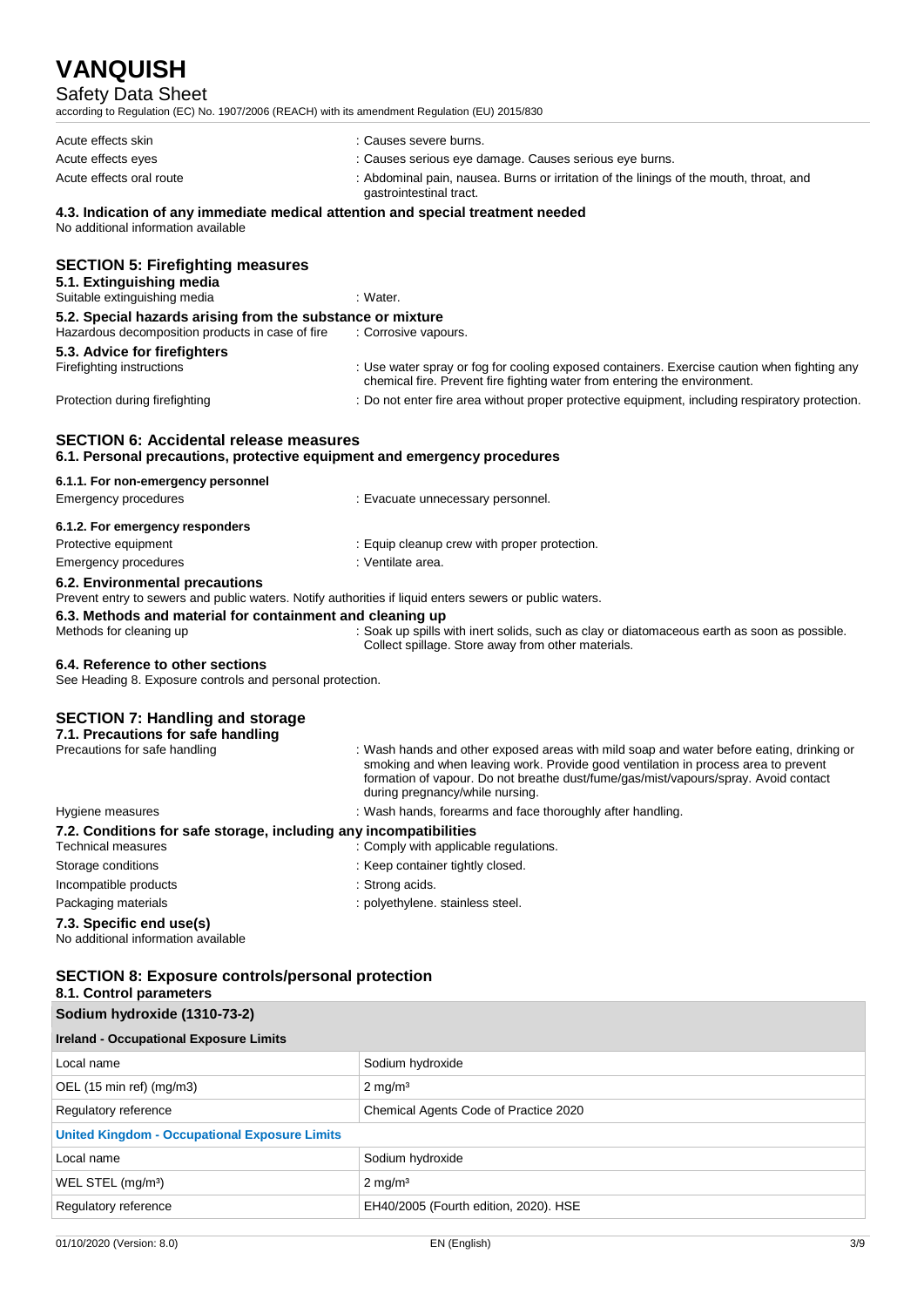# Safety Data Sheet

according to Regulation (EC) No. 1907/2006 (REACH) with its amendment Regulation (EU) 2015/830

## **8.2. Exposure controls**

### **Personal protective equipment:**

Avoid all unnecessary exposure.

## **Hand protection:**

Wear protective gloves.

## **Eye protection:**

Chemical goggles or face shield

## **Protective equipment:**

Wear suitable protective clothing

## **Personal protective equipment symbol(s):**



### **Other information:**

Do not eat, drink or smoke during use.

## **SECTION 9: Physical and chemical properties 9.1. Information on basic physical and chemical properties**

| Physical state                             | : Liquid                     |
|--------------------------------------------|------------------------------|
| Physical state/form                        | : Liquid.                    |
| Colour                                     | : Colourless.                |
| Odour                                      | : odourless.                 |
| Odour threshold                            | : No data available          |
| рH                                         | $: 13 - 14$                  |
| Relative evaporation rate (butylacetate=1) | : No data available          |
| Melting point/range                        | : 0 °C                       |
| Freezing point                             | : No data available          |
| Boiling point/Boiling range                | : 100 °C                     |
| Flash point                                | : No data available          |
| Autoignition temperature                   | : No data available          |
| Decomposition temperature                  | : No data available          |
| Flammability (solid, gas)                  | : Non flammable.             |
| Vapour pressure                            | : No data available          |
| Relative vapour density at 20 °C           | : No data available          |
| Relative density                           | : 1.175                      |
| Solubility                                 | : Soluble in water.          |
| Log Pow                                    | : No data available          |
| Viscosity, kinematic                       | : No data available          |
| Viscosity, dynamic                         | : $\approx$ 1100 cP at 20 °C |
| Explosive properties                       | : No data available          |
| Oxidising properties                       | : No data available          |
| <b>Explosive limits</b>                    | : No data available          |
| 00 Other information                       |                              |

# **9.2. Other information**

No additional information available

# **SECTION 10: Stability and reactivity**

**10.1. Reactivity**

Thermal decomposition generates : Corrosive vapours. **10.2. Chemical stability** Stable under normal conditions.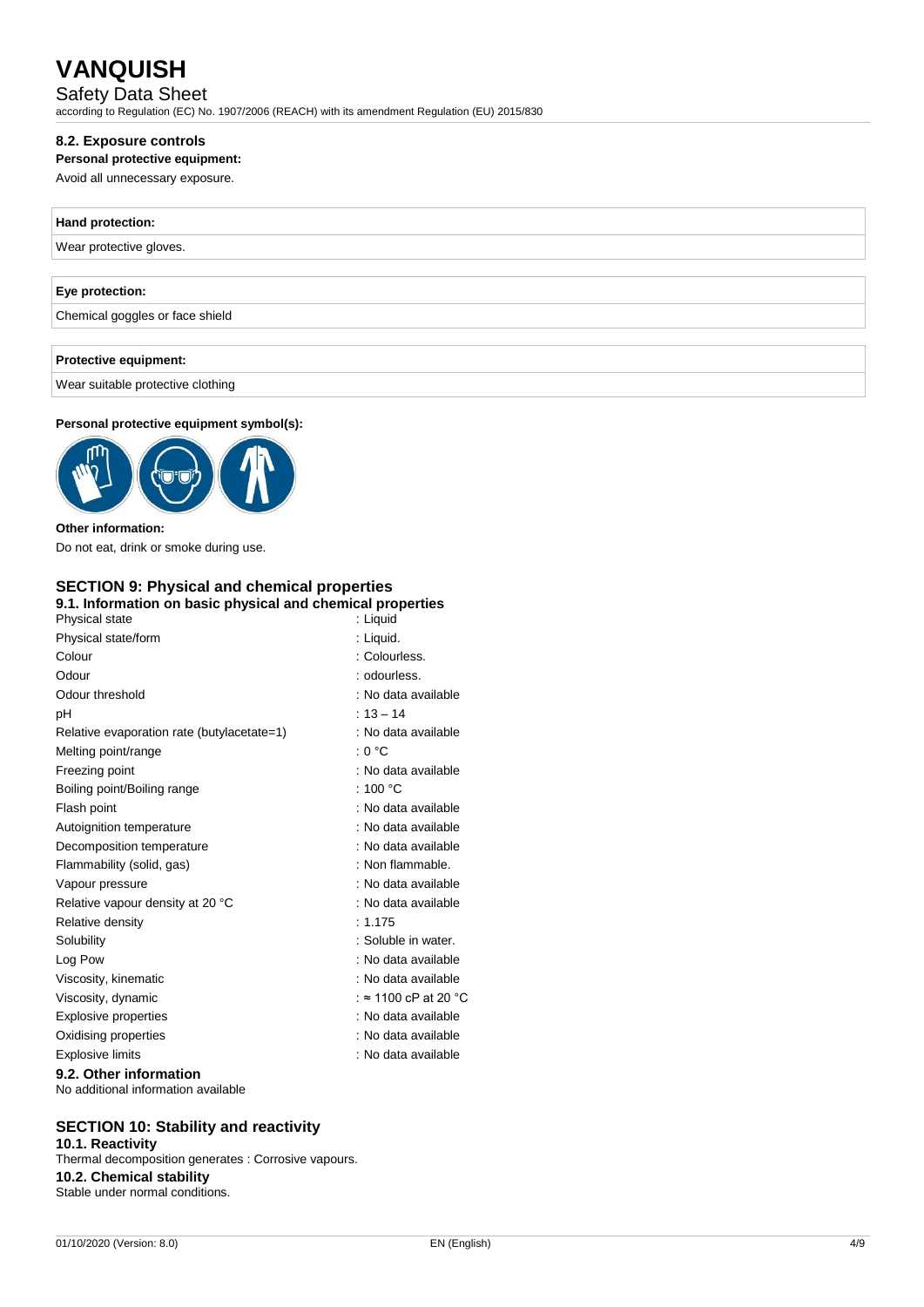# Safety Data Sheet

according to Regulation (EC) No. 1907/2006 (REACH) with its amendment Regulation (EU) 2015/830

### **10.3. Possibility of hazardous reactions**

No dangerous reactions known under normal conditions of use.

# **10.4. Conditions to avoid**

No additional information available

**10.5. Incompatible materials** Strong acids. aluminium. zinc.

## **10.6. Hazardous decomposition products**

fume. Carbon monoxide. Carbon dioxide. Thermal decomposition generates : Corrosive vapours. Nitrogen oxides.

# **SECTION 11: Toxicological information**

|  | 11.1. Information on toxicological effects |  |  |
|--|--------------------------------------------|--|--|

| Acute toxicity (oral)       | : Not classified |
|-----------------------------|------------------|
| Acute toxicity (dermal)     | : Not classified |
| Acute toxicity (inhalation) | : Not classified |

| Sodium hydroxide (1310-73-2) |  |  |
|------------------------------|--|--|
|                              |  |  |
|                              |  |  |

| Alcohols, ethoxylated, sulfates, sodium salts (68891-38-3) |                       |  |  |
|------------------------------------------------------------|-----------------------|--|--|
| LD50 oral rat                                              | > 4100 mg/kg OCDE 401 |  |  |
| LD50 dermal rat                                            | > 2000 mg/kg OCDE 402 |  |  |

| Amines, C12-14 (even numbered)- alkyldimethyl, N-oxides, (308062-28-4) |                                                                     |  |
|------------------------------------------------------------------------|---------------------------------------------------------------------|--|
| LD50 oral rat                                                          | 1064 mg/kg                                                          |  |
| ATE CLP (oral)                                                         | 500 mg/kg                                                           |  |
|                                                                        |                                                                     |  |
| Skin corrosion/irritation                                              | : Causes severe skin burns.                                         |  |
|                                                                        | pH: 13 - 14                                                         |  |
| Serious eye damage/irritation                                          | : Assumed to cause serious eye damage                               |  |
|                                                                        | pH: 13 - 14                                                         |  |
| Respiratory or skin sensitisation                                      | : Not classified                                                    |  |
| Additional information                                                 | : Based on available data, the classification criteria are not met  |  |
| Germ cell mutagenicity                                                 | : Not classified                                                    |  |
| Additional information                                                 | : Based on available data, the classification criteria are not met  |  |
| Carcinogenicity                                                        | : Not classified                                                    |  |
| Additional information                                                 | : Based on available data, the classification criteria are not met  |  |
| Reproductive toxicity                                                  | : Not classified                                                    |  |
| Additional information                                                 | : Based on available data, the classification criteria are not met  |  |
| STOT-single exposure                                                   | : Not classified                                                    |  |
| Additional information                                                 | : Based on available data, the classification criteria are not met  |  |
| STOT-repeated exposure                                                 | : Not classified                                                    |  |
| Additional information                                                 | : Based on available data, the classification criteria are not met  |  |
| Aspiration hazard                                                      | : Not classified                                                    |  |
| Additional information                                                 | : Based on available data, the classification criteria are not met  |  |
| Potential adverse human health effects and<br>symptoms                 | : Based on available data, the classification criteria are not met. |  |
| CECTION 40. Esslazioni information                                     |                                                                     |  |

#### **SECTION 12: Ecological information 12.1. Toxicity**

| <b>IL.I. IVAIVILY</b>                            |                  |
|--------------------------------------------------|------------------|
| Hazardous to the aquatic environment, short-term | : Not classified |
| (acute)                                          |                  |
| Hazardous to the aquatic environment, long-term  | : Not classified |
| (chronic)                                        |                  |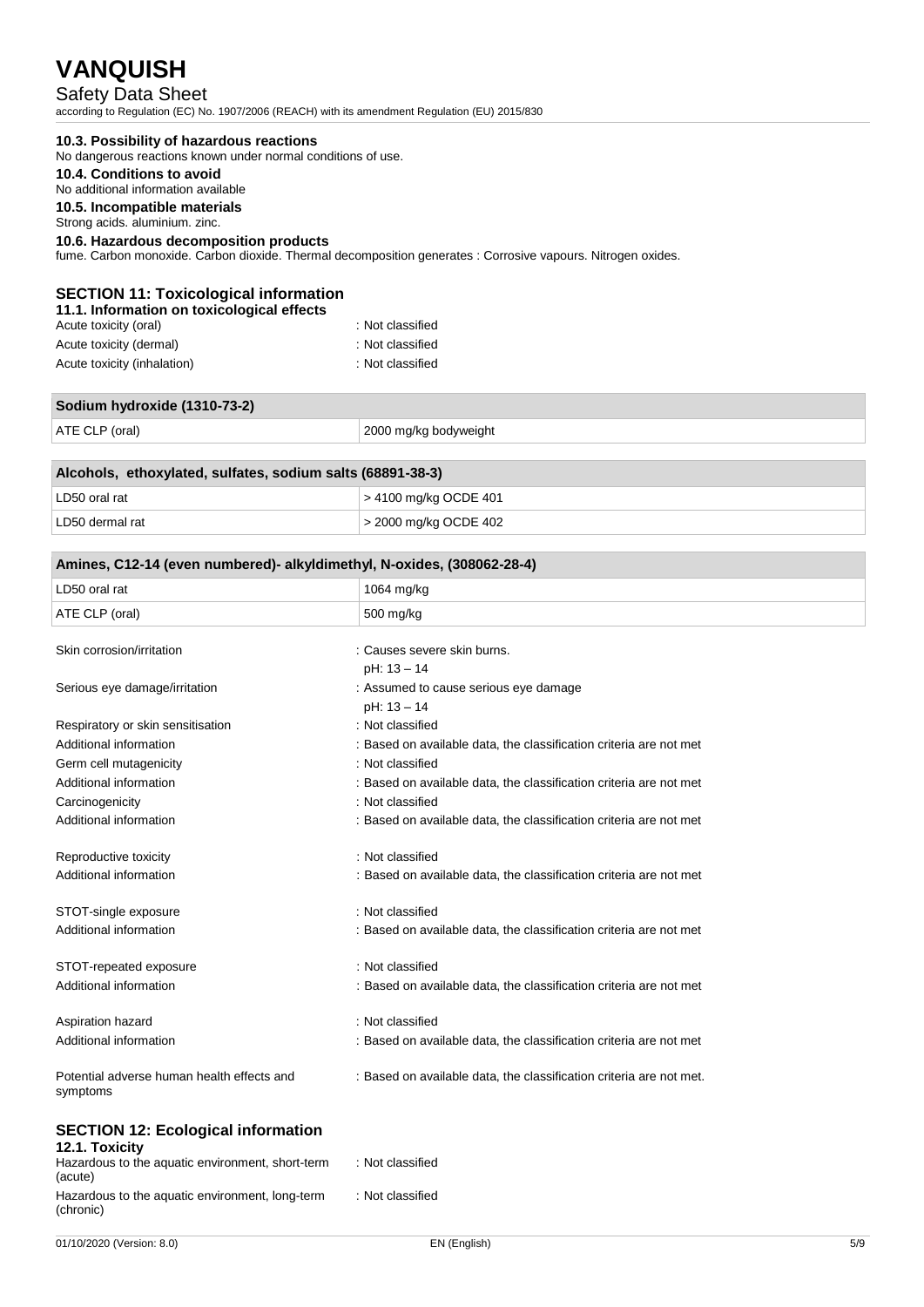# Safety Data Sheet

according to Regulation (EC) No. 1907/2006 (REACH) with its amendment Regulation (EU) 2015/830

| Sodium hydroxide (1310-73-2)   |                          |  |
|--------------------------------|--------------------------|--|
| LC50 fish 1                    | $>$ 35 mg/l              |  |
| EC50 Daphnia 1                 | 40.4 mg/l (Ceriodaphnia) |  |
| EC50 other aquatic organisms 1 | $\geq$ 33 mg/l waterflea |  |
|                                |                          |  |

| Alcohols, ethoxylated, sulfates, sodium salts (68891-38-3) |                                                                               |  |
|------------------------------------------------------------|-------------------------------------------------------------------------------|--|
| LC50 fish 1                                                | 7.1 mg/l OECD 203                                                             |  |
| EC50 Daphnia 1                                             | 7.4 mg/l OECD 202 Daphnia sp. Acute Immobilization Test and Reproduction Test |  |
| EC50 72h algae (1)                                         | 27.7 mg/l                                                                     |  |
| ErC50 (algae)                                              | 27.7 mg/l OECD 201 Alga, Growth Inhibition Test                               |  |
| NOEC chronic algae                                         | 0.95 mg/l OECD 201 Alga, Growth Inhibition Test                               |  |

| Amines, C12-14 (even numbered)- alkyldimethyl, N-oxides, (308062-28-4) |                                                                                                                                                                                                                                                                                                                                                                                  |  |  |
|------------------------------------------------------------------------|----------------------------------------------------------------------------------------------------------------------------------------------------------------------------------------------------------------------------------------------------------------------------------------------------------------------------------------------------------------------------------|--|--|
| LC50 fish 1                                                            | $2.67$ mg/l                                                                                                                                                                                                                                                                                                                                                                      |  |  |
| EC50 Daphnia 1                                                         | $3.1 \text{ mq/l}$                                                                                                                                                                                                                                                                                                                                                               |  |  |
| ErC50 (algae)                                                          | $0.143$ mg/l                                                                                                                                                                                                                                                                                                                                                                     |  |  |
| NOEC chronic algae                                                     | $0.067$ mg/l                                                                                                                                                                                                                                                                                                                                                                     |  |  |
| 12.2. Persistence and degradability                                    |                                                                                                                                                                                                                                                                                                                                                                                  |  |  |
| <b>VANQUISH</b>                                                        |                                                                                                                                                                                                                                                                                                                                                                                  |  |  |
| Persistence and degradability                                          | Biodegradable. The surfactant(s) contained in this preparation complies (comply) with the<br>biodegradability criteria as laid down in Regulation (EC) No. 648/2004 on detergents. Data<br>to support this assertion are held at the disposal of the competent authorities of the<br>Member States and will be made available to them, at their direct request or at the request |  |  |

| Sodium hydroxide (1310-73-2)  |                 |  |
|-------------------------------|-----------------|--|
| Persistence and degradability | Not applicable. |  |
|                               |                 |  |

of a detergent manufacturer.

| Alcohols, ethoxylated, sulfates, sodium salts (68891-38-3) |                     |  |  |
|------------------------------------------------------------|---------------------|--|--|
| Persistence and degradability                              | Biodegradable.      |  |  |
| 12.3. Bioaccumulative potential                            |                     |  |  |
| <b>VANQUISH</b>                                            |                     |  |  |
| Bioaccumulative potential                                  | No bioaccumulation. |  |  |

| Sodium hydroxide (1310-73-2) |                     |  |  |
|------------------------------|---------------------|--|--|
| Log Pow                      | $-3.88$             |  |  |
| Bioaccumulative potential    | No bioaccumulation. |  |  |
| 12.4. Mobility in soil       |                     |  |  |

No additional information available

# **12.5. Results of PBT and vPvB assessment**

**VANQUISH** 

This substance/mixture does not meet the PBT criteria of REACH regulation, annex XIII

This substance/mixture does not meet the vPvB criteria of REACH regulation, annex XIII

| <b>Component</b>                                      |                                                                                        |  |  |
|-------------------------------------------------------|----------------------------------------------------------------------------------------|--|--|
| Alcohols, ethoxylated, sulfates, sodium salts (68891- | This substance/mixture does not meet the PBT criteria of REACH regulation, annex XIII  |  |  |
| $38-3)$                                               | This substance/mixture does not meet the vPvB criteria of REACH regulation, annex XIII |  |  |
| Amines, C12-14 (even numbered) alkyldimethyl, N-      | This substance/mixture does not meet the PBT criteria of REACH regulation, annex XIII  |  |  |
| oxides, (308062-28-4)                                 | This substance/mixture does not meet the vPvB criteria of REACH regulation, annex XIII |  |  |
|                                                       |                                                                                        |  |  |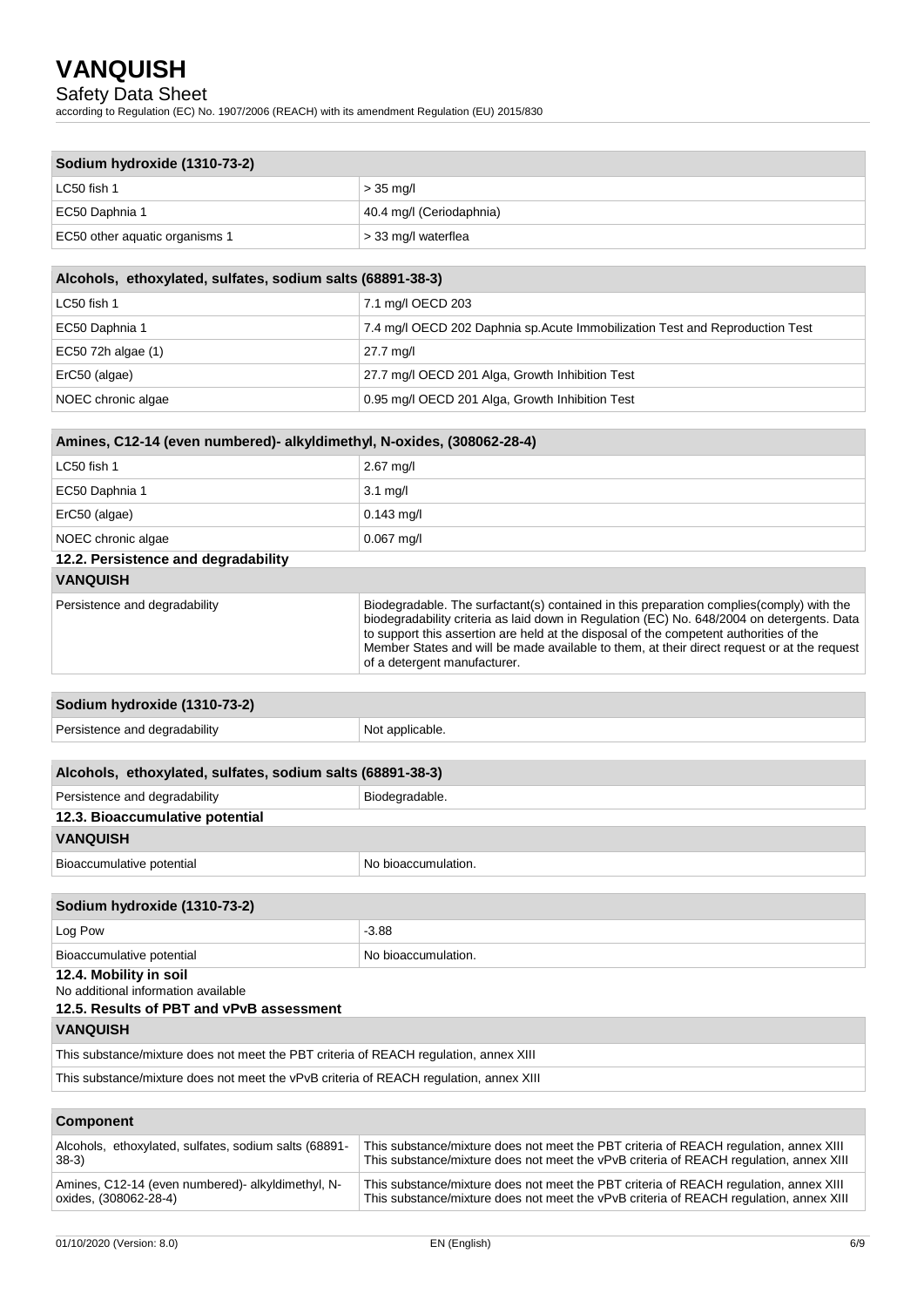## Safety Data Sheet

according to Regulation (EC) No. 1907/2006 (REACH) with its amendment Regulation (EU) 2015/830

# **12.6. Other adverse effects**

: Avoid release to the environment.

# **SECTION 13: Disposal considerations**

# 13.1. Waste treatment methods<br>Product/Packaging disposal recommendations

: Dispose in a safe manner in accordance with local/national regulations. Dispose of contents/container to hazardous or special waste collection point, in accordance with local, regional, national and/or international regulation.

- 
- Waste / unused products in the environment.

#### **SECTION 14: Transport information**

In accordance with ADR / RID / IMDG / IATA / ADN

| <b>ADR</b>                                                                      | <b>IMDG</b>                                                   | <b>IATA</b>                                                   |
|---------------------------------------------------------------------------------|---------------------------------------------------------------|---------------------------------------------------------------|
| 14.1. UN number                                                                 |                                                               |                                                               |
| <b>UN 1760</b>                                                                  | <b>UN 1760</b>                                                | <b>UN 1760</b>                                                |
| 14.2. UN proper shipping name                                                   |                                                               |                                                               |
| CORROSIVE LIQUID, N.O.S.                                                        | CORROSIVE LIQUID, N.O.S.                                      | Corrosive liquid, n.o.s.                                      |
| <b>Transport document description</b>                                           |                                                               |                                                               |
| UN 1760 CORROSIVE LIQUID, N.O.S.<br>(Sodium hydroxide), 8, II, (E)              | UN 1760 CORROSIVE LIQUID, N.O.S.<br>(Sodium hydroxide), 8, II | UN 1760 Corrosive liquid, n.o.s. (Sodium<br>hydroxide), 8, II |
| 14.3. Transport hazard class(es)                                                |                                                               |                                                               |
| 8                                                                               | 8                                                             | 8                                                             |
|                                                                                 |                                                               |                                                               |
| 14.4. Packing group                                                             |                                                               |                                                               |
| Ш                                                                               | Ш                                                             | $\mathbf{H}$                                                  |
| <b>14.5. Environmental hazards</b>                                              |                                                               |                                                               |
| Dangerous for the environment : No                                              | Dangerous for the environment : No<br>Marine pollutant : No   | Dangerous for the environment : No                            |
| No supplementary information available                                          |                                                               |                                                               |
| 14.6. Special precautions for user                                              |                                                               |                                                               |
| <b>Overland transport</b>                                                       |                                                               |                                                               |
| Classification code (ADR)                                                       | : C9                                                          |                                                               |
| Special provisions (ADR)                                                        | : 274                                                         |                                                               |
| Limited quantities (ADR)                                                        | : 11                                                          |                                                               |
| Packing instructions (ADR)                                                      | : P001, IBC02                                                 |                                                               |
| Mixed packing provisions (ADR)<br>Portable tank and bulk container instructions | : MP15<br>: T11                                               |                                                               |
| (ADR)                                                                           |                                                               |                                                               |
| Portable tank and bulk container special provisions<br>(ADR)                    | : TP2, TP27                                                   |                                                               |
| Tank code (ADR)                                                                 | : L4BN                                                        |                                                               |
| Vehicle for tank carriage                                                       | : AT                                                          |                                                               |
| Transport category (ADR)                                                        | $\therefore$ 2                                                |                                                               |
| Hazard identification number (Kemler No.)                                       | :80                                                           |                                                               |
| Orange plates                                                                   | 80<br>1760                                                    |                                                               |
| Tunnel code                                                                     | $\pm E$                                                       |                                                               |
| EAC code                                                                        | : 2X                                                          |                                                               |
| APP code                                                                        | : $\mathsf B$                                                 |                                                               |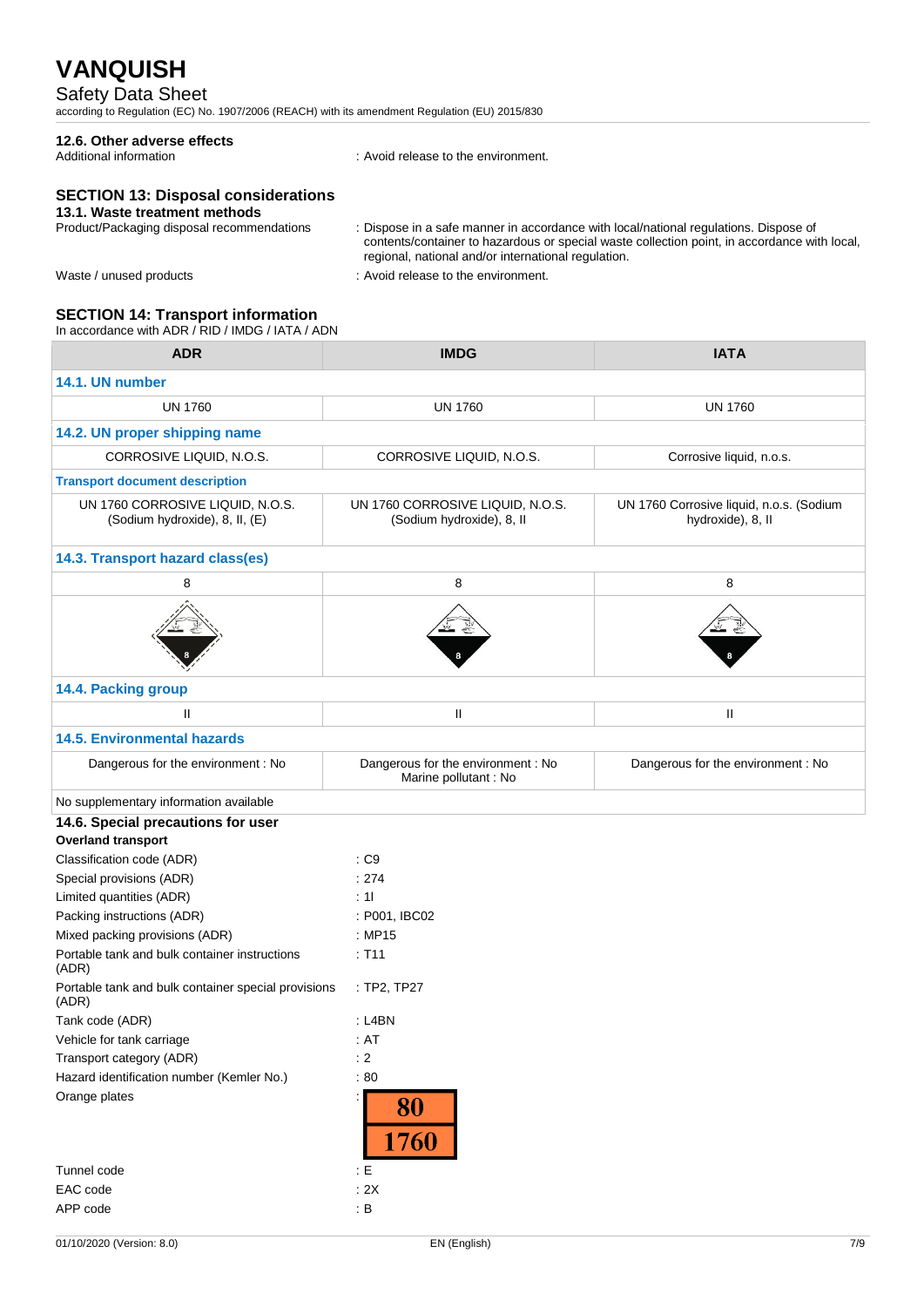# Safety Data Sheet

according to Regulation (EC) No. 1907/2006 (REACH) with its amendment Regulation (EU) 2015/830

| <b>Transport by sea</b>                      |                    |
|----------------------------------------------|--------------------|
| Special provisions (IMDG)                    | : 274              |
| Limited quantities (IMDG)                    | : 1 L              |
| Packing instructions (IMDG)                  | : P <sub>001</sub> |
| IBC packing instructions (IMDG)              | : IBCO2            |
| Air transport                                |                    |
| PCA Limited quantities (IATA)                | : Y840             |
| PCA limited quantity max net quantity (IATA) | : 0.5L             |
| PCA packing instructions (IATA)              | : 851              |
| PCA max net quantity (IATA)                  | :1L                |
| CAO packing instructions (IATA)              | :855               |
| CAO max net quantity (IATA)                  | :30L               |
| Special provisions (IATA)                    | : A3, A803         |
|                                              | .                  |

**14.7. Transport in bulk according to Annex II of Marpol and the IBC Code** Not applicable

## **SECTION 15: Regulatory information**

**15.1. Safety, health and environmental regulations/legislation specific for the substance or mixture**

#### **15.1.1. EU-Regulations**

Contains no REACH substances with Annex XVII restrictions

Contains no substance on the REACH candidate list

Contains no REACH Annex XIV substances

Contains no substance subject to Regulation (EU) No 649/2012 of the European Parliament and of the Council of 4 July 2012 concerning the export and import of hazardous chemicals.

Contains no substance subject to Regulation (EU) No 2019/1021 of the European Parliament and of the Council of 20 June 2019 on persistent organic pollutants

| Detergent Regulation (648/2004/EC): Labelling of contents: |         |  |
|------------------------------------------------------------|---------|--|
| <b>Component</b>                                           |         |  |
| anionic surfactants, non-ionic surfactants                 | $< 5\%$ |  |

#### **15.1.2. National regulations**

No additional information available

**15.2. Chemical safety assessment**

No chemical safety assessment has been carried out

# **SECTION 16: Other information**<br>Data sources

REGULATION (EC) No 1272/2008 OF THE EUROPEAN PARLIAMENT AND OF THE COUNCIL of 16 December 2008 on classification, labelling and packaging of substances and mixtures, amending and repealing Directives 67/548/EEC and 1999/45/EC, and amending Regulation (EC) No 1907/2006. Other information : None.

### **Full text of H- and EUH-statements:**

| Acute Tox. 4 (Oral)      | Acute toxicity (oral), Category 4                                 |
|--------------------------|-------------------------------------------------------------------|
| Aquatic Acute 1          | Hazardous to the aquatic environment - Acute Hazard, Category 1   |
| <b>Aquatic Chronic 2</b> | Hazardous to the aquatic environment — Chronic Hazard, Category 2 |
| Aquatic Chronic 3        | Hazardous to the aquatic environment — Chronic Hazard, Category 3 |
| Eye Dam. 1               | Serious eye damage/eye irritation, Category 1                     |
| Eye Irrit. 2             | Serious eye damage/eye irritation, Category 2                     |
| Met. Corr. 1             | Corrosive to metals, Category 1                                   |
| Skin Corr. 1A            | Skin corrosion/irritation, Category 1, Sub-Category 1A            |
| Skin Corr. 1B            | Skin corrosion/irritation, Category 1, Sub-Category 1B            |
| Skin Irrit, 2            | Skin corrosion/irritation, Category 2                             |
| H <sub>290</sub>         | May be corrosive to metals.                                       |
| H302                     | Harmful if swallowed.                                             |
|                          |                                                                   |